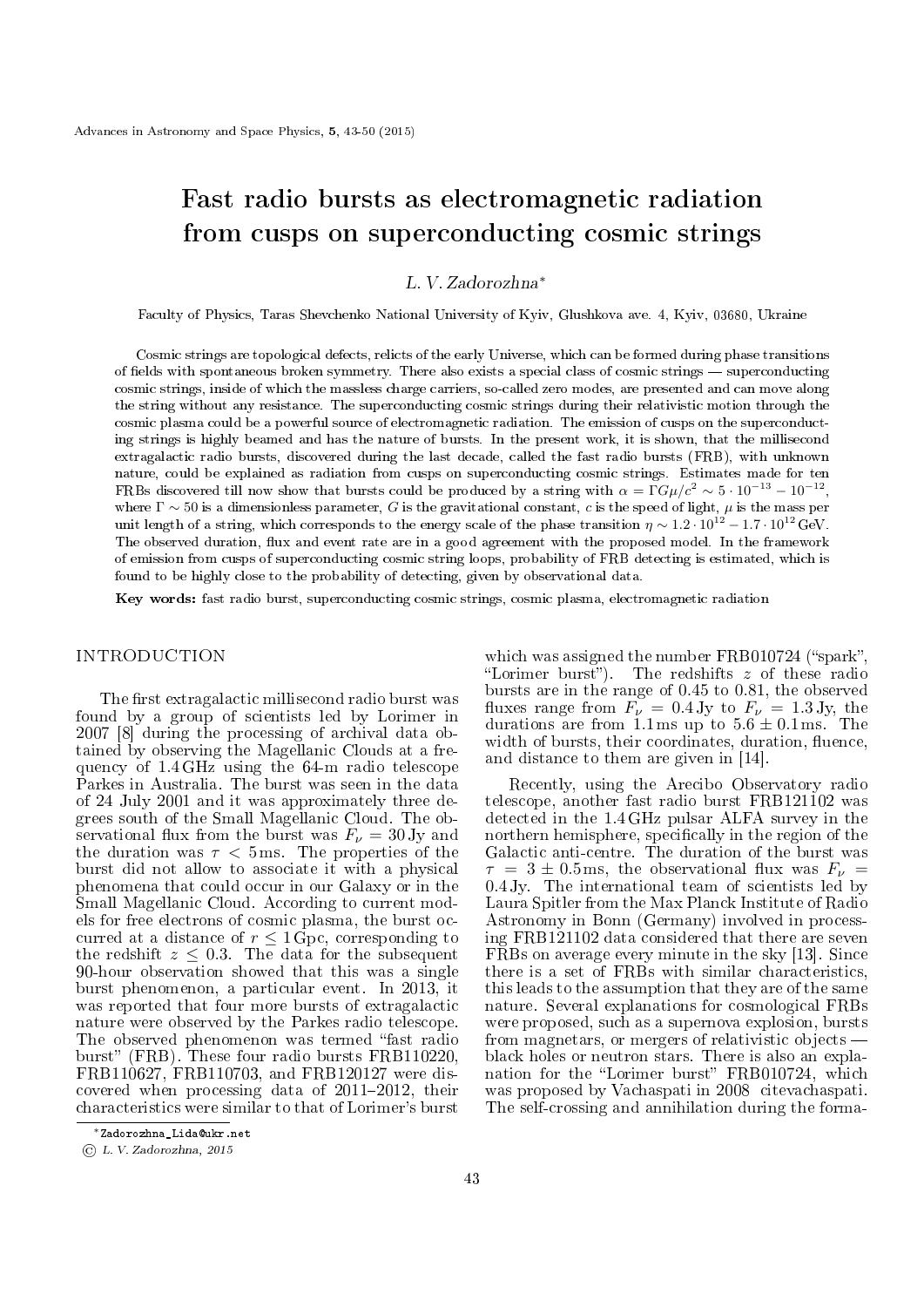tion of a cusp on a superconducting string creates the conditions for the electromagnetic radiation. The FRB was explained as the electromagnetic emission from a cusp of a superconducting string with its energy on the Grand Unification scale with the current in the string  $I = 10^5$  GeV.

Another work that associated cosmic strings with FRBs has explained four FRBs, which were discovered at the Parkes telescope, as electromagnetic radiation from cusps of superconducting cosmic string, that moves through a magnetic field frozen in cosmic plasma. Results obtained in this work are as follows: these radio bursts might be radiated by a string with  $G\mu/c^2 \sim 4.1 \cdot 10^{-11}$  moving through a magnetic field  $B_0 = 10^{-6}$  G [18]. The authors also suggest to search for these strings by detection of gravitational radiation, using gravitational wave detectors such as LIGO/VIRGO or LISA. Estimates presented in [18] seem somewhat overstated both with regards to the magnitude of magnetic field and the energy scale of strings. As it will be shown below, this value of energy strings' scale could not explain such rate of detecting of FRBs in the sky, as is predicted by observations.

In general, the theory of electromagnetic radiation from the cusp of the superconducting string loop was developed by Berezinsky, Hnatyk, and Vilenkin in 2001, and such a mechanism of radiation was proposed for explaining the gamma-bursts [2].

In [5], the most comprehensive description of FRBs discovered until now is given. The authors present constraints on the origins of FRB using cosmological hydrodynamic simulations. They use these simulations to calculate contributions to the dispersion measures (DMs) of FRBs from the Milky Way, the local Universe out to *∼* 100 Mpc, the cosmological large-scale structure, and potential FRB host galaxies. They then compare the results of these simulations to the DMs for observed FRBs.

FRBs detected in real-time are of a particular interest. In [10], the authors reported the real-time discovery of a fast radio burst FRB131104 with the Parkes radio telescope in a targeted observation of the Carina dwarf spheroidal galaxy. Authors said that detailed observational analysis of the ionized gas content surrounding the Milky Way along the line of sight to FRB131104 could not reveal whether there was sufficient material to associate this FRB with Car dSph at a distance of  $101 \pm 5$  kpc. Pending such investigations, they cannot constrain the distance to FRB131104. Hence, various possibilities for the origin of FRB131104 remain open.

Authors of [9] have reported the discovery of another radio burst in real-time. The authors have discovered FRB140514 in real-time on 14 May, 2014 at 17:14:11.06 UTC at the Parkes radio telescope, and triggered follow-up at other wavelengths within hours of the event. This FRB has celestial coordinates, which almost coincide with another radio

burst FRB110220. This could indicate the single nature of this phenomenon, which is periodically repeating in time, as, for instance, bursts from cusp of string loop that arise when the loop oscillates with certain periodicity. However, some estimates for these bursts indicate that they are different, not related to one another.

In [1], authors showed that the fast radio burst FRB010621 might have a galactic nature, the upper limit on the distance was estimated as 24 kpc. However, their results also show that there is a 10% probability that FRB010621 is extragalactic.

The known data about ten discovered until now fast radio bursts (FRBs) are given in Table 1.

Cosmic strings are a type of topological defect which could have been formed during phase transitions of fields with spontaneous breaking symmetry in the early Universe. An example of such a phase transition is a phase transition in Grand Unified Theory  $(GUT)$  - separation of strong and electroweak interactions which occurred 10*−*<sup>35</sup> s after the Big Bang. Cosmic strings are quasi-one-dimensional (with diameter  $d_{\text{GUT}} \sim \eta_{\text{GUT}}^{-1} \sim 10^{-30} \text{ cm}$ , where  $\eta$  is the energy scale of phase transition, which in the case of the GUT is  $\eta = \eta_{GUT} \sim 10^{16} \text{ GeV}$ . endless (within our cosmological horizon), or closed in loops, heavy (mass per unit of length (tension)  $\mu_{\text{GUT}} \propto \eta_{\text{GUT}}^2 \sim 10^{22} \,\text{g/cm}$  for GUT-strings) structures that can play an important role in various astrophysical manifestations [16]. At different stages of evolution of the Universe, the loops of cosmic strings can be responsible for the formation of structures, formation of the dark matter compressions, magnetogenesis, influencing of the ionization history of the Universe during early star formation, and can be responsible for excess of neutral hydrogen and bright spots on 21 cm radiation maps.

Cosmic strings can be observed through such astrophysical manifestations as gravitational microlensing of stars on closed loops, gravitational lensing on infinite strings, and radiation of electromagnetic waves and high-energy particles from kinks and cusps on the (superconducting) strings. They may also appear in the stochastic background of gravitational waves and radiation bursts of gravitational waves [7].

A large number of astrophysical manifestations are expected from superconducting cosmic strings which are the topological defects with massless carriers (zero modes) that, moving without resistance, behave like a current along the string. A significant attention is given to the electrodynamic properties of such strings and to their interaction with cosmic plasma. Except gravitational action, superconducting strings generate different types of electromagnetic radiation and particle fluxes. Especially actively these processes take place in the vicinity of cusps, periodically appearing in non-smooth (like a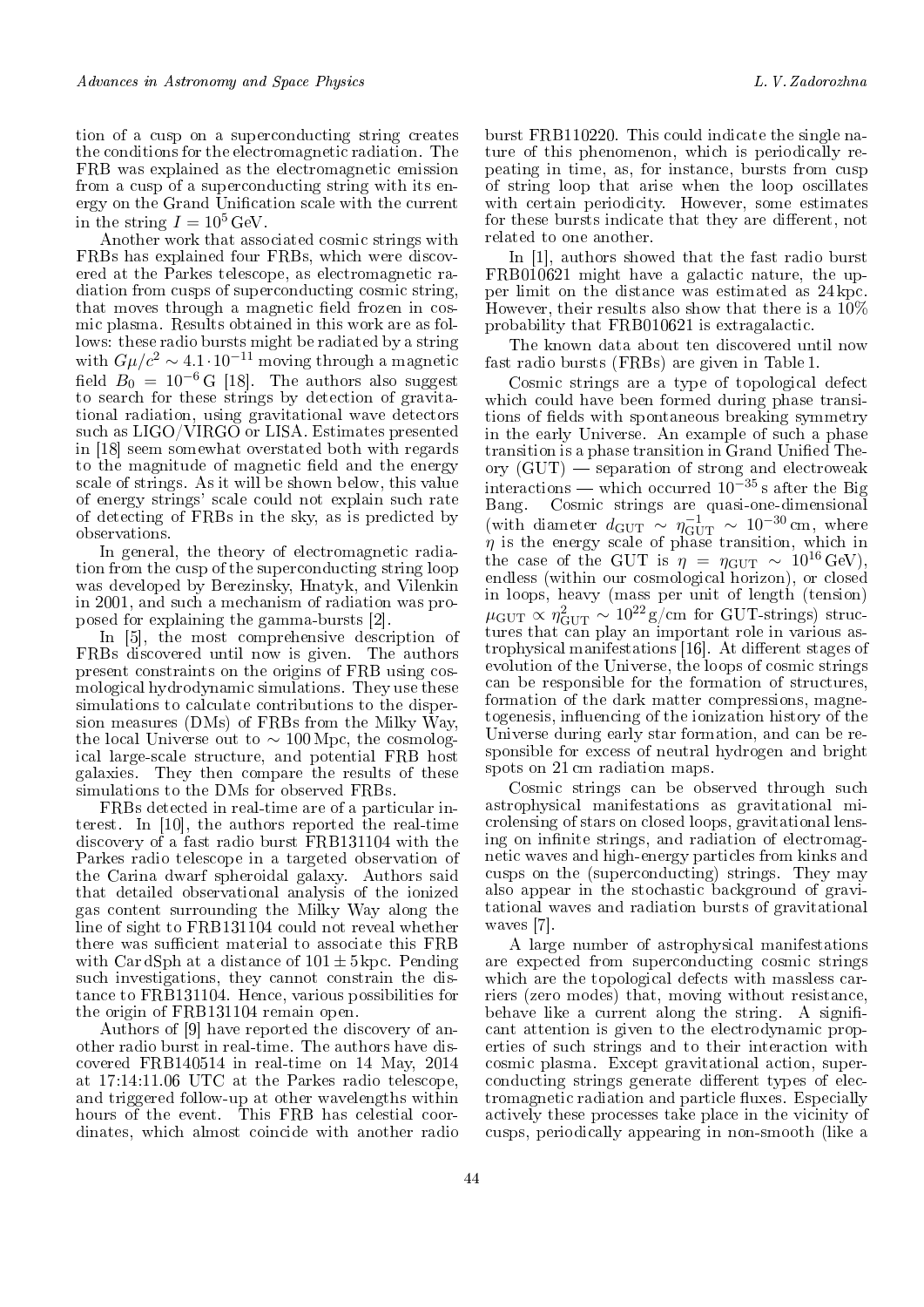break) regions of a string, whose vertices reach the speed of light nearly instantaneously. The cusps generate sparks of electromagnetic emission directed along their motion [17] which can serve as a source of energy for some cosmological gamma bursts [2].

In articles [19, 20], authors have considered the astrophysical manifestations of superconducting cosmic strings due to the non-thermal emission of electrons of the cosmic plasma accelerated by the front of a shock wave near the magnetosphere of a string. It is shown that the superconducting strings in the magnetized intergalactic medium can be powerful sources of the non-thermal emission.

In [21] authors propose an alternative explanation for the cosmological fast radio burst FRB010724 as a synchrotron radiation of electrons accelerated at the shock front in the cusp region of superconducting cosmic strings. And, since there is approximately a uniform distribution of cosmic string loops in the Universe, further discovery of FRBs may suggest their connection to the cosmic string loops.

### cosmic strings in cosmic plasma

The cosmic strings form entangled networks in the Universe that evolve in a scale-invariant way. There are two topological stable configurations of cosmic strings: infinite strings whose ends are closed somewhere under the event horizon, and closed loops. The Hubble volume contains several infinite segments of strings and a collection of loops, whose concentration changes with time as  $n = 1/(\alpha(ct)^3)$ . The average length of a loop is  $l \approx \alpha ct$ , where *t* is the cosmological time moment,  $\alpha$  is defined below. For analytic estimations, and since we operate with small redshifts, we consider the Friedman cosmological model with the critical density of matter (without the  $\Lambda$  term), take the Hubble constant  $H_0 = 72 \,\text{km·s/Mpc}$ , and set  $t = t_0(1+z)^{-3/2}$ , where  $t_0 = (2/3)H_0^{-1}$  is the Universe's lifetime, and *z* is the redshift [3]. The parameter  $\alpha$  determines the loss rate of energy by a string due to the gravitational emission, and depends on the energy scale of a phase transition, during which a string was formed:

$$
\alpha = \Gamma G \mu / c^2,
$$

where  $\Gamma \sim 50$  is a dimensionless parameter [12, 11]. Loops oscillate periodically, different segments of the string move with different relativistic velocities, so that cusps  $-$  sharp bends-holds  $-$  are formed on the string in each period. A section of a near-cusp region at a characteristic proper (in the immovable state) distance ∆*l* from the cusp top are accelerated by the Lorentz factor  $\gamma_s \sim l/\Delta l$  at the oscillatory formations of a cusp. In the reference system of the string, the near-cusp segment with the Lorentz factor  $γ<sub>s</sub>$  has the length

$$
\Delta l = l/\gamma_s,
$$

where  $\gamma_s = 1/\sqrt{1-\beta^2}$ , and  $\beta = v_s/c$ ,  $v_s$  is the velocity of a cusp. The connection between the velocity and the size for the near-cusp region of the string depends on the specific dynamics of a loop and can be determined by numerical modelling.

Let us consider the motion of a segment of loop in the cosmic plasma with a frozen magnetic field  $B_{\rm IGM} = B_0(1+z)^2$ . Oscillation of a loop in the intergalactic magnetic field is accompanied by the generation of an electric current in it with a certain mean value, averaged over the entire length [2]:

$$
I = e^2 B_{\rm IGM} l/\hbar,
$$

where  $e$  is the electron charge,  $\hbar$  is the Planck constant. During the formation of a cusp, the current in the near-cusp segment increases due to the compression (a reduction of the segment length) of the string up to the value  $I_s = I\gamma_s = e^2 B_{\text{IGM}} l \gamma_s / \hbar$ .

The maximum Lorenz factor of a cusp is determined by the reverse reaction of the increasing current in the near-cusp region. The critical current value is reached, when the energy of charge carriers becomes comparable with the eigen energy of a string, i.e. with its tension  $I_{\text{max}} = e\eta/\hbar$ , where  $\eta \simeq (\mu \hbar c^3)^{1/2}$  is the energy scale of a phase transition, during which the loop was formed. The maximum Lorenz factor is

$$
\gamma_{s,\text{max}} = I_{\text{max}}/I = \frac{1}{eB_{\text{IGM}}l} \left(\frac{\alpha\hbar c^5}{\Gamma G}\right)^{1/2}.
$$
 (1)

Thus, the cusp region of the string will move with a very large Lorenz factor.

### electromagnetic emission

### from cusp on cosmic string

Electromagnetic radiation from an oscillating loop of a string can be considered as the radiation from a periodic source. The total power *P* is expressed as a sum of the radiation power at certain harmonics [16]:

$$
P = \sum_{n} P_n,
$$

the radiation frequency at a certain harmonic is  $\nu_n = n/T$ , where  $T = l/2c$  is the period of oscillation. The radiation power of the *n*-th harmonic is  $P_n \approx kI^2n^{-2/3}/c$ , where *k* is a constant coefficient that has been calculated numerically for some simple loop trajectories and is typically on the order of  $k \sim 10$ . The total power is [16]:

$$
P = \frac{3kI^2n_*^{1/3}}{c},
$$

where  $n<sub>*</sub>$  is the cut-off number, which must be lower than  $n_{\text{em}} \sim (\mu/I^2)^{3/2}$ , which is determined by comparing the maximum current in the cusp region and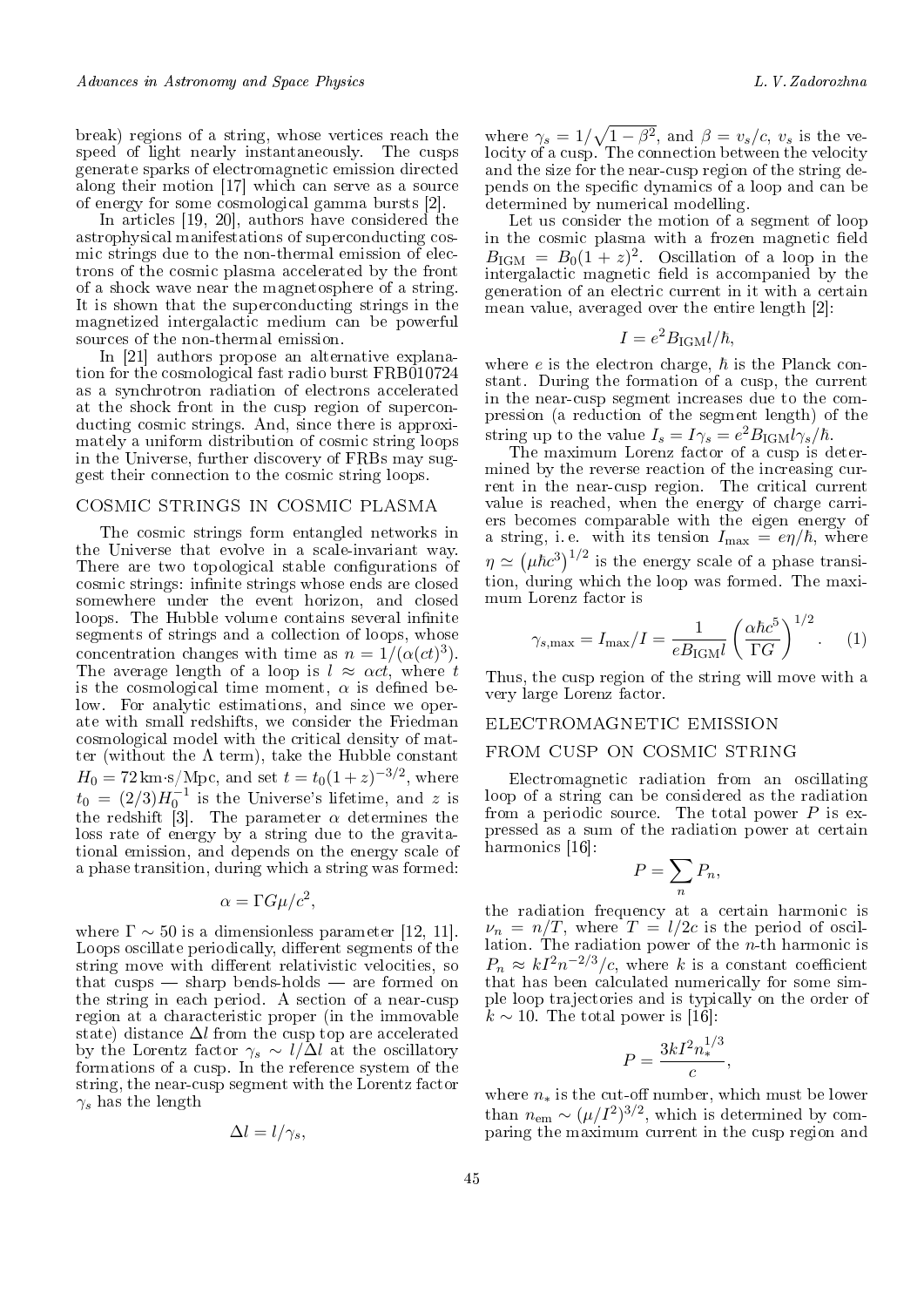the mass per unit length (tension) of the string  $\mu$ . Then,

$$
n_*^{1/3} < \frac{\mu^{1/2} c^2}{3I}.
$$

The scale of the near-cusp region is much smaller than the scale of the loop  $l$ , the contribution of the near-cusp region to the radiation comes mainly from higher harmonics with  $n \gg 1$ . The total energy of the pulse of electromagnetic radiation from the near-cusp region is  $E_{em}^{tot} \sim 2kII_s l/c^2$ . An energy  $E_{\text{em}}^{\text{tot}} \sim n P_n T$  is radiated during the formation of the cusp in one oscillation period *T* from the region  $\Delta \zeta \sim n_*^{-1/3} l = l/\gamma_s$  [16]. For a remote observer, the electromagnetic emission from a cusp region on the string is in a narrow beam with the angle between the motion direction of a cusp and the source-observer direction  $\theta \sim 1/\gamma_s$  and with the maximum concentration of energy in the angle  $\theta_{\min} \sim 1/\gamma_{s,\max}$ . The angular distribution of the radiated energy is [2]:

$$
\frac{\mathrm{d}E_{\rm em}}{\mathrm{d}\Omega} \sim \frac{kI^2l}{c^2\theta^2}.
$$

The isotropically-equivalent energy can be written as

$$
E_{\rm em}^{\rm iso} = E_{\rm em}^{\rm tot} \frac{4\pi}{\Omega} \sim \frac{8kI^2l}{c^2\theta^3},
$$

where  $\Omega \sim \pi \theta^2$ . The lifetime of the near-cusp region for the external observer is

$$
\tau_c = \frac{\alpha t_0}{2} \gamma_s^{-3} (1+z)^{-1/2}.
$$

The isotropically-equivalent luminosity is  $L_{em}^{iso}$  =  $E_{\text{em}}^{\text{iso}}/\tau_c$ . The flux of the electromagnetic emission from the cusp region of the string for an external observer, if radiation propagates in a vacuum, is as follows:

$$
F_{\text{em}}^{\text{obs}} = \frac{L_{\text{em}}^{\text{iso}}(1+z)}{4\pi d_L^2} \sim \frac{2kI^2l(1+z)}{\pi d_L^2 c^2 \tau_c \theta^3} = \frac{2Pl\gamma_s^2(1+z)}{3\pi d_L^2 c \tau_c},
$$

where  $d_L$  is the photometric distance from the landbased observer to the radiation region  $d_L = 3t_0c(1 +$  $(z)^{1/2}$  [ $(1+z)^{1/2} - 1$ ]. The dependence of the spectral flux on the frequency is

$$
F_{\nu} = F_{\nu,0} \left(\frac{\nu}{\nu_0}\right)^{-2/3}
$$

*,*

*.*

where  $F_{\nu,0}$  is the spectral flux at the frequency  $\nu_0$ . The flux is  $F_{\text{em}}^{\text{obs}} = \int_{\nu_{\text{min}}}^{\nu_{\text{max}}} F_{\nu} d\nu$ , if we assume  $\nu_{\text{min}} = 0$ and that the top of the cusp with *γs,*max emits radiation with the frequency  $\nu_{\text{max}}$ , then

$$
F_{\text{em}}^{\text{obs}} = \frac{1}{3} \nu_0 F_{\nu,0} \left( \frac{\nu_{\text{max}}}{\nu_0} \right)^{1/3}
$$

The spectral flux of the electromagnetic emission from the cusp region of the string for an external observer at the observational frequency  $\nu_0$ , if radiation propagates in a vacuum, is

$$
F_{\nu,0} = \frac{3}{\nu_0} F_{\text{em}}^{\text{obs}} \left( \frac{\nu_{\text{max}}}{\nu_0} \right)^{-1/3} =
$$
  
= 
$$
\frac{2Pl\gamma_s^2 (1+z)}{\pi d_L^2 c \tau_c \nu_0} \left( \frac{\nu_{\text{max}}}{\nu_0} \right)^{-1/3}.
$$

The observational frequency of the electromagnetic burst is inversely proportional to the intrinsic duration of the burst or the lifetime of the cusp event  $\nu_0 \equiv \nu^{\text{obs}} = 1/\tau_c$ . The fluence, defined as the total energy per unit area of the detector, is  $S = F_{\nu,0}\tau_c$ . Above, we suppose, that electromagnetic emission from the cusp region propagates in a vacuum, but the observed duration of radio emission  $\tau^{\text{obs}} \gg \tau_c$ can be significantly influenced by the scattering by the turbulent IGM and the time resolution of telescopes  $[18]$ . And, as if the influence is constant, so  $S = F_{\nu,0}\tau_c = F^{\text{obs}}\tau^{\text{obs}}$ . Therefore, the spectral flux of the electromagnetic emission from the cusp region of the string for an external observer at the observational frequency  $\nu^{\text{obs}}$ , if radiation propagates in cosmic plasma, is

$$
F^{\rm obs} = \frac{2Pl\gamma_s^2(1+z)}{\pi d_L^2 c \tau^{\rm obs} \nu^{\rm obs}} \left(\frac{\nu_{\rm max}}{\nu^{\rm obs}}\right)^{-1/3},
$$

and

$$
F^{\rm obs} = \frac{2e^4kB_0^2t_0}{3\pi c\hbar^2} \frac{1}{\tau^{\rm obs}\nu^{\rm obs}} \alpha^3 n_*^{1/3} \gamma_s^2 \times \frac{(1+z)^{-1/2}}{\left[(1+z)^{1/2} - 1\right]^2} \left(\frac{\nu_{\rm max}}{\nu^{\rm obs}}\right)^{-1/3}.
$$
 (2)

From the formula for the duration of the cusp event, we can express

$$
\gamma_s = \left( \alpha t_0 (1+z)^{-1/2} \nu^{\text{obs}} / 2 \right)^{1/3} . \tag{3}
$$

Let us suppose that a cosmic string with  $\alpha =$ 10<sup>−12</sup> moves in cosmic plasma with a magnetic field  $B_0 = 10^{-10}$  G and emits radiation that we can detect at the frequency  $\nu^{\text{obs}} = 1.3 \text{ GHz}$ . The maximum Lorenz factor of the cusp from equation (1) is  $\gamma_{s,max} = 7 \cdot 10^8 (1+z)^{-1/2}$  and the Lorenz factor from equation (3) is much smaller,  $\gamma_s = 6.5 \cdot 10^4 (1+z)^{-1/6}$ . It should be noted that the maximum Lorentz factor is achieved only once, at the first time during the formation of the cusp. The following times of cusp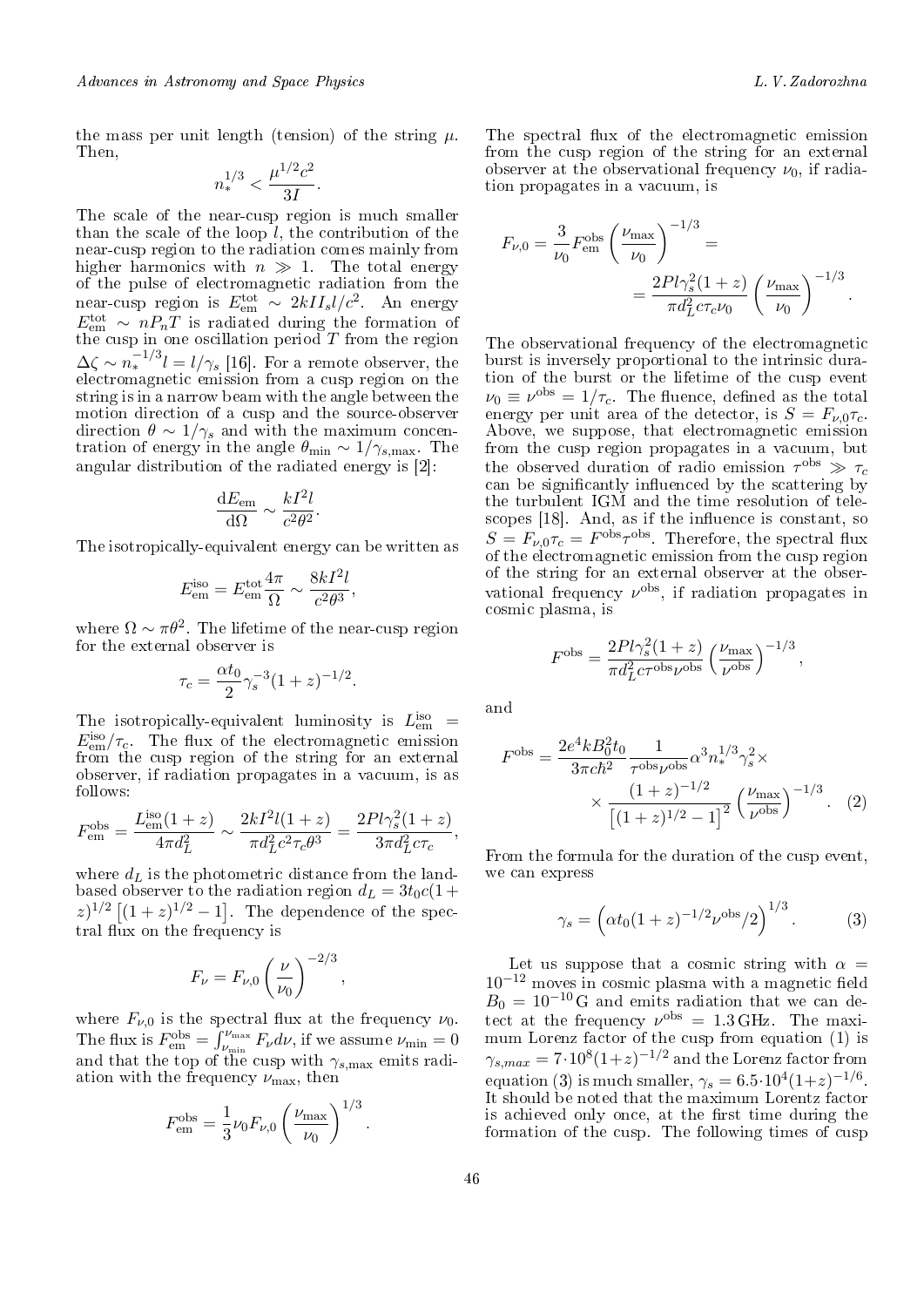formation, as string loses its energy during oscillations, the near-cusp region is smoothed and has the much smaller Lorentz factor. We assume that the first appearance of the cusp on the string was a long time ago, and the Lorentz factor  $\gamma_s$  is close to the maximum Lorentz factor, to which the top of the cusp can be accelerated now. For the same reason, the near-cusp region does not emit radiation with the frequency  $\nu_{\text{max}}$  and we assume that the maximum frequency is close to  $\nu^{\text{obs}}$ . And, since  $n_*^{-1/3}l = l/\gamma_s$ , from equation (2), we have

$$
F^{\rm obs} = \frac{e^4 k B_0^2 t_0}{3\pi c \hbar^2} \frac{1}{\tau^{\rm obs}} \alpha^4 \frac{(1+z)^{-1}}{[(1+z)^{1/2} - 1]^2}, \quad (4)
$$

the spectral flux for an external observer does not depend on the observational frequency. The dependence between observed fluxes from cusps  $F^{\rm obs}$  and redshifts *z* where bursts are observed is shown for different parameters:  $\alpha = 10^{-12}$ ,  $\tau^{\text{obs}} = 1 \,\text{ms}$ ;  $\alpha =$  $10^{-12}$ ,  $\tau^{obs} = 5$  ms; and  $\alpha = 5 \cdot 10^{-13}$ ,  $\tau^{obs} = 5$  ms for magnetic field magnitude  $B_0 = 10^{-10}$  G in Fig.1. As if there is a certain probability that FRB010621, FRB131104 are extragalactic FRB, we estimated the fast radio bursts's redshifts, where these bursts possibly have taken place (see Fig. 1).

## FRBs as emission from cusp on superconducting cosmic string

Using the observational cosmological data for FRBs, we can find the characteristics of superconducting cosmic strings. For example, the FRB110220 has the following characteristics: the detection frequency is  $\nu^{\text{obs}} = 1.3 \text{ GHz}$ , the redshift is  $z = 0.81$ , the observational duration is  $\tau^{\text{obs}} = 5.6 \cdot 10^{-3} \text{ ms}$  and<br>the peak flux is  $F^{\text{obs}} = 1.3 \cdot 10^{-23} \text{ erg cm}^{-2} \text{ c}^{-1} \text{ Hz}^{-1}$ . Assuming the magnetic field is equal to  $B_0 =$ 10*−*<sup>10</sup> G, we obtain from the equations (2), (4):

$$
F^{\rm obs} = 0.013 \alpha^3 \gamma_s^3 = 2.7 \cdot 10^{24} \alpha^4 \, \text{erg} \, \text{cm}^{-2} \, \text{c}^{-1} \, \text{Hz}^{-1},
$$

for the FRB110220,  $\alpha = 1.5 \cdot 10^{-12}$ , the Lorenz factor of the cusp region is  $\gamma_s = 6.2 \cdot 10^4$ . Similarly, the value  $\alpha \sim 5 \cdot 10^{-13} - 10^{-12}$  is obtained for other FRBs (see Table 1).

The characteristics of the superconducting cosmic string loop  $\alpha$ ,  $\gamma$ <sup>*'s*</sup> if it emits the electromagnetic burst moving in intergalactic medium with the magnetic field  $B_0 = 10^{-8}$  G are presented in Table 1.

If we suppose that all loops of superconducting cosmic strings are formed during the same phase transition of fields with spontaneous breaking symmetry in the early Universe, and they have *α ∼* 10<sup>−12</sup>, but on the other hand, different loops move in cosmic plasma with different strength of frozen magnetic field  $B_0$  and may have different size  $l = p\alpha ct$ , where  $p$  is the normalization coefficient (above we considered that all of the loops have the same average size  $l = \alpha ct$ , we can find the multiplication of two parameters  $p^2B_0$ , from observational data for FRBs, using the relation

$$
F^{\rm obs} = 3.2 \cdot 10^{-7} \frac{1}{\tau^{\rm obs}} p^4 B_0^2 \frac{(1+z)^{-1}}{[(1+z)^{1/2} - 1]^2}.
$$
 (5)

The results are presented in Table 1.

### detection probabilities of FRBs

The lead author of the paper [13], Laura Spitler from Max Planck Institute for Radio Astronomy (MPIfR) in Bonn, who was involved in the processing of data on FRBs, considered that on average every minute in the sky there are seven FRBs  $\overline{N} \approx 7 \text{ min}^{-1} = 420 \text{ hr}^{-1}$ . We will further use this assumption.

The rate of FRBs originating at cusps in the redshift interval d*z* and seen at the angle *θ* in the interval  $d\theta$  is given by [2]:

$$
dN \sim f_B \cdot \frac{1}{2} \theta d\theta (1+z)^{-1} \nu(z) dV(z). \tag{6}
$$

We assume that the fraction of volume of the Universe occupied by magnetized plasma is  $f_B \sim 0.1$ , the number of cusp events in unit spacetime volume is  $\nu(t) \sim n_l(t)/T \sim 2\alpha^{-2}c^{-3}t^{-4}$ , the oscillation period of a loop is  $T \sim \alpha t/2$ , the proper volume between redshifts *z* and d*z* is  $dV = 54\pi (ct)^3 (1 +$  $(z)^{-11/2}[(1+z)^{1/2}-1]^2dz$ , and we use the relations  $t = t_0(1+z)^{-3/2}$ . Then,

$$
dN \sim 54\pi f_B \cdot \frac{1}{\alpha^2 t_0} \theta d\theta (1+z)^{-1/2} [(1+z)^{1/2} - 1]^2 dz.
$$

It is important to comply with a certain order of integration, namely, first we integrate over  $\theta$  between 0 and  $1/\gamma_s$ , as  $\gamma_s$  depends on *z*, then over *z* from 0 to 2 (taken little overestimated; we consider that all bursts that can be registered have  $z \leq 2$ ). This yields

$$
dN \sim 27\pi f_B \left(\frac{2}{\nu^{\text{obs}} t_0^{5/2}}\right)^{2/3} \frac{1}{\alpha^{8/3}} \times \left(\frac{2}{\lambda}\right)^{2} (1+z)^{-1/6} \left[ (1+z)^{1/2} - 1 \right]^2 dz.
$$

For  $\nu^{\text{obs}} = 1.3 \text{ GHz}$ , we find  $N = 9.68 \cdot 10^{-34} \times$ *α <sup>−</sup>*8*/*<sup>3</sup> min*−*<sup>1</sup> . So, in order to explain such number of FRBs, the string must have  $\alpha = 2 \cdot 10^{-13}$ . The linear density of this string is  $\mu = \alpha c^2/\Gamma G = 5.2 \cdot 10^{13}$  g/cm.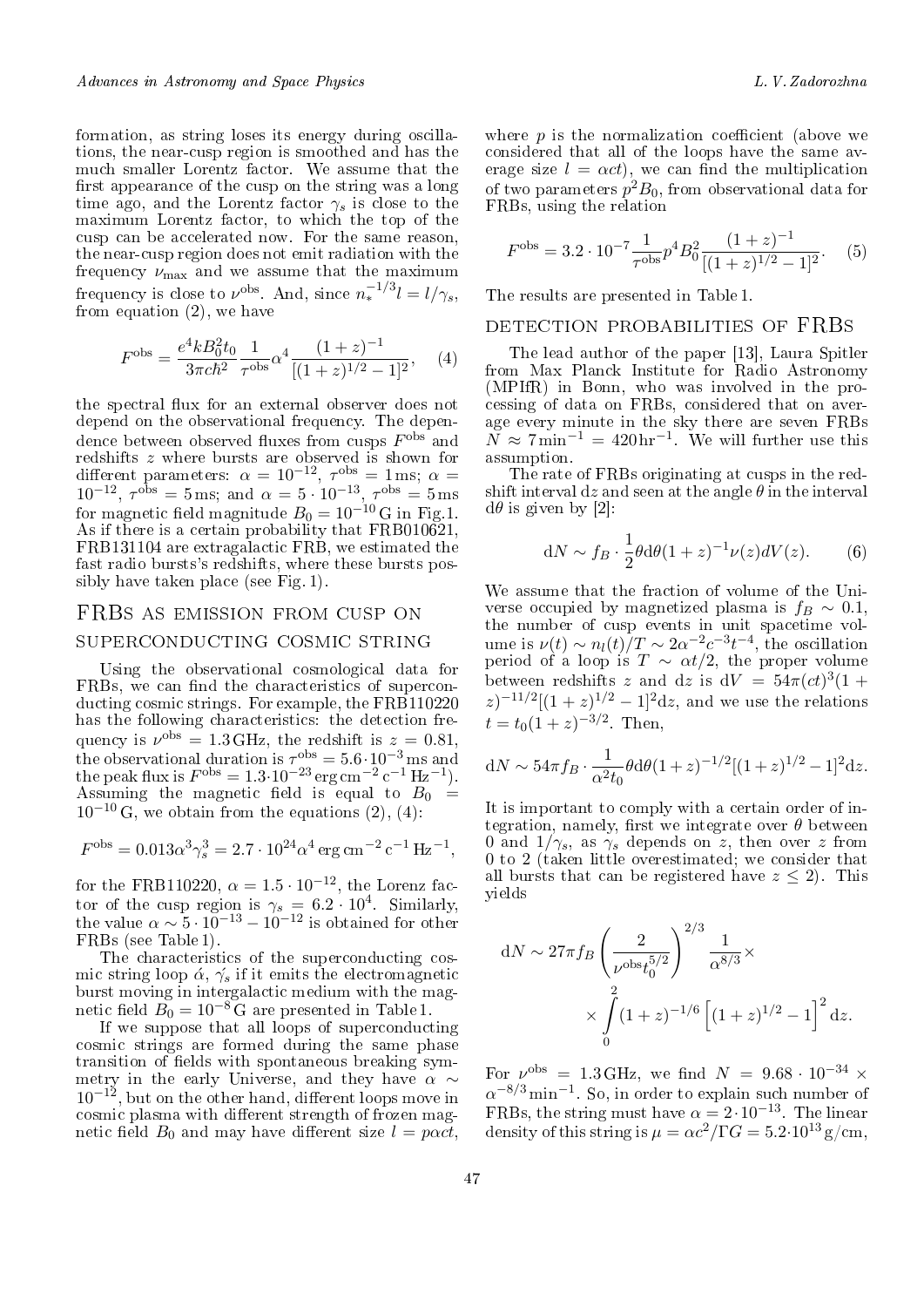which corresponds to the energy scale of the phase transition  $\eta = 1.2 \cdot 10^9$  erg= 7.6 $\cdot 10^{11}$  GeV, the oscillation period of a loop or a repetition rate of the bursts is  $T \sim \alpha t/2 = \alpha t_0 (1+z)^{-3/2}/2 = 0.5(1+z)^{-3/2}$  days.

The rates of FRBs from *z* = 0*..*2 estimated in this way are presented in Table 2 for different values of the parameter *α*.

### conclusions

In the past decade, a new class of objects, which received the name of the FRBs, was discovered at the Parkes telescope and the Arecibo observatory. There are 10 observed FRBs at the moment. All of them have similar characteristics: the frequency of observations is 1*.*3 GHz and 1*.*4 GHz, the duration is approximately several milliseconds, and the peak of observed flux is approximately several Jy.

Various theories exist attempting to explain this phenomenon. We propose to consider the FRBs as electromagnetic emission from the cusps of superconducting cosmic strings, which move with a large Lorentz factor through the magnetic field, frozen into cosmic plasma. We show in this work that it is possible to register radiation from cusps of cosmic string loops at Earth's orbit. The radiation flux is periodic, highly beamed, and has the nature of a burst. Significant collimation decreases the possibility of observing a single phenomenon from the Earth, even so collimation effects are compensated for a number of parameters by a large number of loops in a region accessible for observations.

In the present work, the characteristics of 10 FRBs discovered until now are studied. Also, the main characteristics of cosmic strings, which can serve as a source of these bursts, are explored. Under the assumption of an average loop's length, we found the energy characteristic of a string  $\alpha = \Gamma G \mu/c^2$ , which is related to the energy of phase transition, during which these strings were created. In tabular form, the values of the parameter  $\alpha$  are given for two magnitudes of the magnetic field, where superconducting string loops move:  $B_0 = 10^{-10}$  G and  $B_0 =$ 10*−*<sup>8</sup> G. For the variant that seems to be the most realistic, namely, a magnetic field  $B_0 = 10^{-10} \text{ G},$  we have obtained the value  $\alpha = \Gamma G \mu/c^2 \sim 5 \cdot 10^{-13}$  – 10*−*12, which corresponds to the energy scale of the phase transition  $\eta \sim 1.2 \cdot 10^{12} - 1.7 \cdot 10^{12} \,\text{GeV}$ . The dependencies between the flux from cusps and redshifts, where bursts are observed, are shown for several sets of parameters:  $\alpha = 10^{-12}$ ,  $\tau^{\text{obs}} = 1 \,\text{ms}$ ;  $\alpha =$  $10^{-12}$ ,  $\tau^{obs} = 5$  ms; and  $\alpha = 5 \cdot 10^{-13}$ ,  $\tau^{obs} = 5$  ms for magnetic field magnitude  $B_0 = 10^{-10}$  G (Fig. 1). There is a certain probability that the fast radio bursts FRB010621, FRB131104 are extragalactic. In framework of our model, we have estimated the redshifts, where these bursts have possibly taken place.

In the framework of the theory of emission from cusps of the superconducting cosmic string loops, we

Radiation from cusps of the superconducting cosmic strings could also be explained by the nonthermal emission of electrons of cosmic plasma accelerated on the shock wave front around the nearcusp region of a string. Such a shock wave will be generated during the relativistic motion of superconducting cosmic string's segment through the cosmic plasma with a magnetic field frozen in it.

### acknowledgements

The author thanks the anonymous reviewer for his or her constructive comments, which helped to improve the present paper.

#### **REFERENCES**

- [1] Bannister K.W. & Madsen G. J. 2014, MNRAS, 440, 353
- [2] Berezinsky V., Hnatyk B. & Vilenkin A. 2001, Phys. Rev. D, 64, 043004
- [3] Berezinsky V., Olum K. D., Sabancilar E. & Vilenkin A., 2009, Phys. Rev. D, 80, 023014
- [4] Burke-Spolaor S. & Bannister K.W. 2014, ApJ, 792, 19
- [5] Dolag K., Gaensler B. M., Beck A. M. & Beck M. C. 2014, MNRAS, 451, 4277
- [6] Keane E. F., Stappers B.W., Kramer M. & Lyne A. G. 2012, MNRAS, 425, L71
- [7] Long A. J. & Vachaspati T. 2014, JCAP, 12, 040
- [8] Lorimer D. R., Bailes M., McLaughlin M. A., Narkevic D. J. & Crawford F. 2007, Science Express, 318, 777
- [9] Petroff E., Bailes M., Barr E.D. et al. 2014, MNRAS, 447, 246
- [10] Ravi V., Shannon R. M. & Jameson A. 2014, ApJ, 799, L5
- [11] Ringeval C., Sakellariadou M. & Bouchet F. R. 2007, JCAP, 02, 023
- [12] Siemens X., Creighton J., Maor I. et al. 2006, Phys. Rev. D, 73, 105001
- [13] Spitler L. G., Cordes J. M., Hessels J.W. T. et al. 2014, ApJ, 790, 101
- [14] Thornton D., Stappers B., Bailes M. et al. 2013, Science, 341, 53
- [15] Vachaspati T. 2008, Phys. Rev. Lett. 101, 141301
- [16] Vilenkin A. & Shellard E. P. S. 1994, *Cosmic Strings* and Other Topological Defects', Cambridge Univ. Press, Cambridge
- [17] Vilenkin A. & Vachaspati T. 1987, Phys. Rev. Lett., 58, 1041
- [18] Yu Y.-W., Cheng K.-S., Shiu G. & Tye H. 2014, JCAP, 11, 040
- [19] Zadorozhna L. V. & Hnatyk B. I. 2009, Ukrainian Journal of Physics, 54, 1044
- [20] Zadorozhna L. V. & Hnatyk B. I. 2009, Ukrainian Journal of Physics, 54, 1152
- [21] Zadorozhna L.V. & Hnatyk B.I., 2015, Visnyk Kyivskogo Universytetu. Astronomia, 61, 15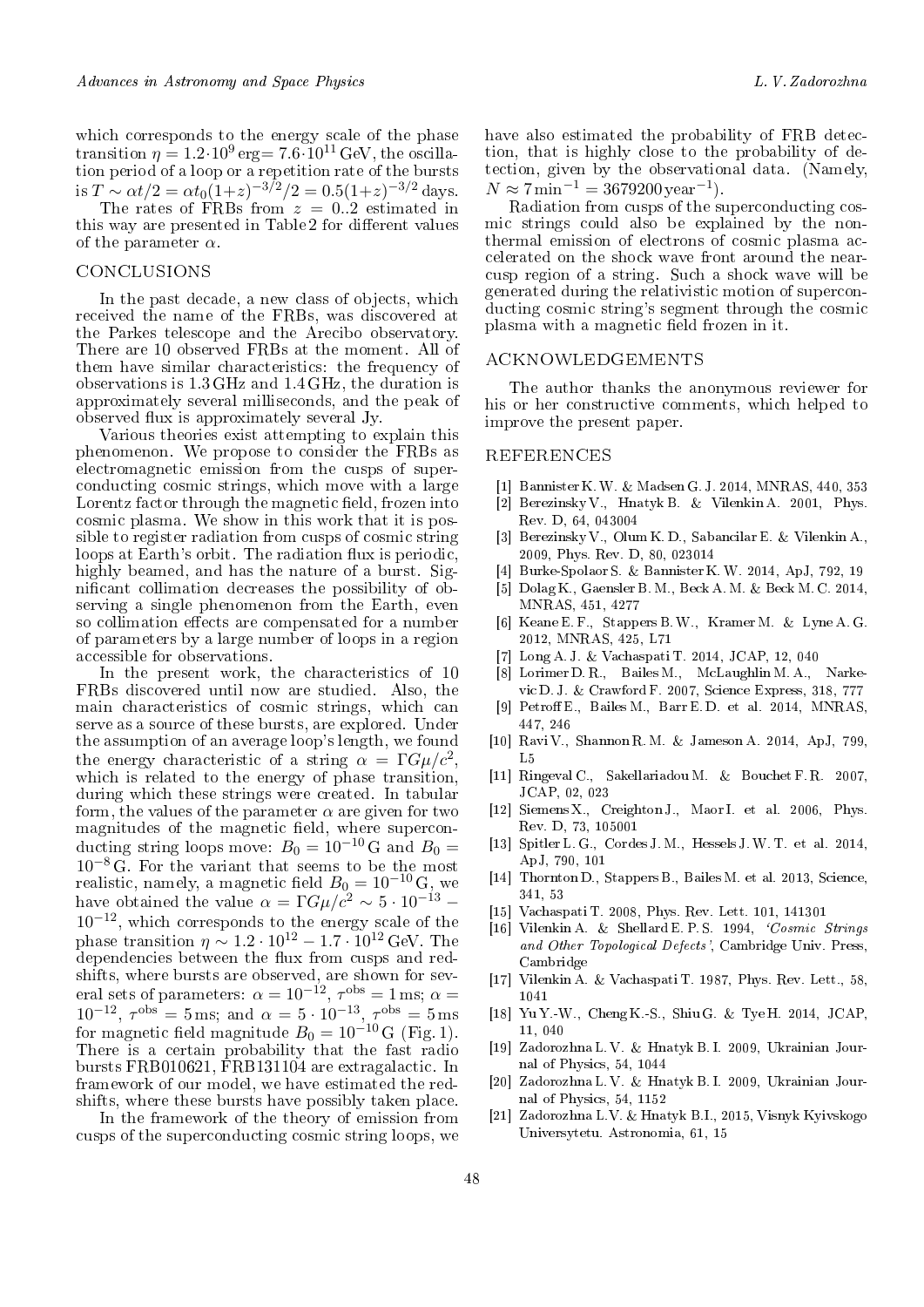|            |            |                  |                 |                      |               |                  |                   | $\gamma_s$ are calculated for the magnetic field $B_0 = 10^{-8}$ G and the parameter $\alpha$ , the Lorenz factor $\gamma_s$ is for $B_0 = 10^{-10}$ G |                   |               |                   |               |
|------------|------------|------------------|-----------------|----------------------|---------------|------------------|-------------------|--------------------------------------------------------------------------------------------------------------------------------------------------------|-------------------|---------------|-------------------|---------------|
| <b>FRB</b> | $\ell$     | $\boldsymbol{b}$ | $F_{\nu}$       | $\nu$ <sup>obs</sup> | $\tilde{z}$   | $\tau^{\rm obs}$ | ref               | $p^2B_0$                                                                                                                                               | $\acute{\alpha}$  | $\gamma_s$    | $\alpha$          | $\gamma_s$    |
|            | $(^\circ)$ | $(^\circ)$       | $(\mathrm{Jy})$ | (GHz)                |               | (ms)             |                   | $\times 10^{-10}$ (G)                                                                                                                                  | $\times 10^{-13}$ | $\times 10^4$ | $\times 10^{-12}$ | $\times 10^4$ |
| 010621     | 25.4       | $-4.0$           | 0.4             | 1.4                  | $\ddot{?}$    | $7.8\,$          | $\lceil 6 \rceil$ |                                                                                                                                                        |                   |               |                   |               |
| 010724     | 300.8      | $-41.9$          | 30              | 1.4                  | 0.12          | 4.6              | [8]               | 1.3                                                                                                                                                    | 1.2               | $3.0\,$       | 1.2               | 6.4           |
| 011025     | 356.6      | $-20.0$          | 0.3             | 1.4                  | 0.69          | < 9.4            | [4]               | 1.2                                                                                                                                                    | 1.1               | $2.9\,$       | 1.1               | 6.3           |
| 110220     | 50.8       | $-54.7$          | 1.3             | $1.3\,$              | 0.81          | $5.6 \pm 0.1$    | $[14]$            | 2.2                                                                                                                                                    | 1.5               | $2.8\,$       | 1.5               | 6.2           |
| 110627     | 355.8      | $-41.7$          | $0.4\,$         | 1.3                  | 0.61          | < 1.4            | $[14]$            | 0.5                                                                                                                                                    | 0.66              | 2.4           | 0.66              | 5.3           |
| 110703     | 81.0       | $-59.0$          | 0.5             | 1.3                  | 0.96          | < 4.3            | [14]              | 1.4                                                                                                                                                    | 1.2               | $2.9\,$       | 1.2               | 6.2           |
| 120127     | 49.2       | $-66.2$          | 0.5             | 1.3                  | 0.45          | < 1.1            | $\left[14\right]$ | 0.3                                                                                                                                                    | 0.57              | 2.3           | 0.57              | 5.1           |
| 121102     | 175.0      | $-0.2$           | 0.4             | 1.4                  | 0.26          | $3 \pm 0.5$      | $[13]$            | 0.3                                                                                                                                                    | 0.51              | 2.4           | 0.51              | 5.2           |
| 131104     | 260.6      | $-21.9$          | 1.1             | 1.4                  | $\mathcal{C}$ | < 0.64           | $[10]$            |                                                                                                                                                        |                   |               |                   |               |
| 140514     | 50.8       | $-54.6$          | 0.47            | 1.4                  | 0.44          | $2.8\,$          | $[9]$             | 0.5                                                                                                                                                    | 0.7               | 2.6           | 0.7               | 5.6           |
|            |            |                  |                 |                      |               |                  |                   |                                                                                                                                                        |                   |               |                   |               |

Table 1: Observed properties of ten published FRBs. Here,  $\ell$ , *b* are Galactic coordinates centred on  $\ell = 0^\circ$ ,  $b = 0^\circ$ ,  $F_\nu$ is the observational peak flux,  $\nu^{\text{obs}}$  is the frequency, *z* is the redshift,  $\tau^{\text{obs}}$  is the time width, references are given in column ref, the multiplication of the two parameters  $p^2B_0$  for strings with  $\alpha = 10^{-12}$ , i. e. the normalization coefficient in the length of loop  $p$  and the magnetic field strength in intergalactic medium  $B_0$ . The parameter  $\acute\alpha,$  the Lorenz factor  $γ_s$  are calculated for the magnetic field  $B_0 = 10^{-8} \text{ G}$  and the parameter  $α$ , the Lorenz factor  $γ_s$  is for  $B_0 = 10^{-10} \text{ G}$ .

Table 2: The rate of FRBs *N* in the redshift interval  $z = 0...2$  which might be detected at  $\nu^{\text{obs}} = 1.3 \text{ GHz}$  from cusps for different values of the parameter  $\alpha$ . The linear density of string is  $\mu$ , the energy scale of phase transition is  $\eta$ , the oscillation period of the loop is *T*.

| $\alpha$           | $\mu$                                                      | $\eta$              | T                                           | $N(z=02)$           |
|--------------------|------------------------------------------------------------|---------------------|---------------------------------------------|---------------------|
|                    |                                                            |                     | $(g/cm)$ $(GeV) \times (1+z)^{-3/2}$ (days) | events/year         |
| $2 \cdot 10^{-13}$ | $5.2 \cdot 10^{13}$ $7.6 \cdot 10^{11}$                    |                     | 0.504                                       | 3679200             |
|                    | $5 \cdot 10^{-13}$ $1.4 \cdot 10^{14}$ $1.2 \cdot 10^{12}$ |                     | 1.26                                        | 323149              |
|                    | $10^{-12}$ $2.7 \cdot 10^{14}$                             | $1.7 \cdot 10^{12}$ | 2.52                                        | 50892               |
| $5 \cdot 10^{-12}$ | $1.4 \cdot 10^{15}$ $3.9 \cdot 10^{12}$                    |                     | 12.6                                        | 698.1               |
| $10^{-11}$         | $2.7\cdot10^{15}$ $5.5\cdot10^{12}$                        |                     | 25.2                                        | 109.7               |
| $5 \cdot 10^{-11}$ | $1.4 \cdot 10^{16}$                                        | $7.7\cdot10^{12}$   | 125.9                                       | 1.50                |
| $10^{-10}$         | $2.7 \cdot 10^{16}$ $1.7 \cdot 10^{13}$                    |                     | 251.9                                       | 0.24                |
|                    | $5 \cdot 10^{-10}$ $1.4 \cdot 10^{17}$ $3.9 \cdot 10^{13}$ |                     | 1259.3                                      | $3.2 \cdot 10^{-3}$ |